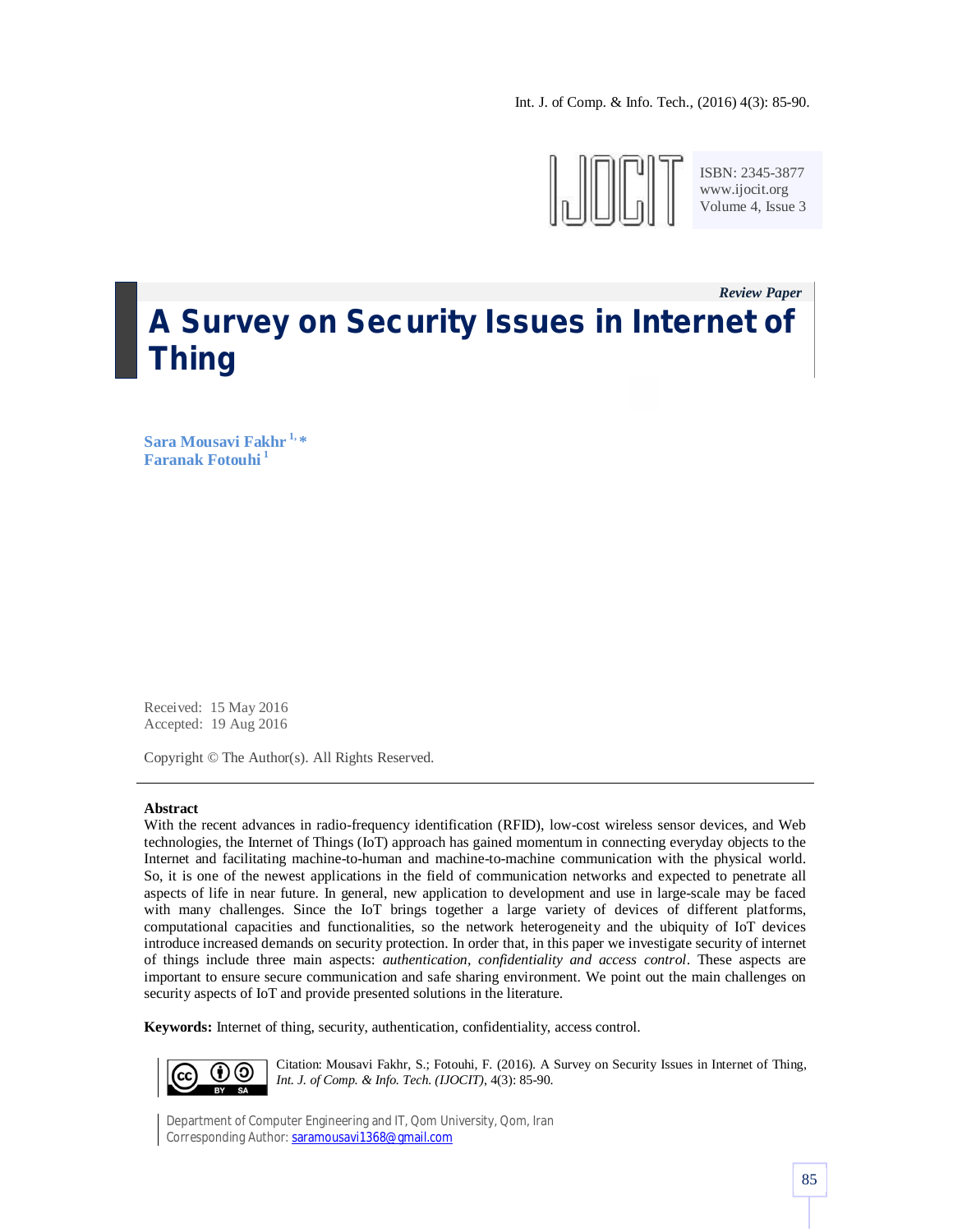### **1. Introduction**

Nowadays, the Internet of Things (IoT) is a widelydiscussed topic among researchers, engineers and technicians. IoT links the objects of the real world with the virtual world, thus enabling anytime, anyplace connectivity for anything and not only for anyone. It refers to a world where physical objects and beings, as well as virtual data and environments, all interact with each other in the same space and time. These things should be able to exchange information and provide services through different means and from different place [1].

IoT tends to be the next wave of innovation and there are many definitions of the IoT paradigm. For example, IoT can be defined as a highly interconnected network of heterogeneous entities such as tags, sensors, embedded devices, hand-held devices and back-end servers. IoT provides new services and applications that can be deployed in smart homes, transport applications (e.g. Vehicular Ad hoc Networks - VANETs), smart metering, smart grid, etc. [2].

The machine-to-machine and machine-to-human communications are usually based on IP protocol which can cause that billions of IoT objects become part of the Internet. Therefore, the security in IoT has to be addressed due to the high possibility of security risks such as eavesdropping, unauthorized access, data modification, data forgery and unauthorized remote tampering with devices. For example, attackers can turn on smart devices and heating systems to trigger a collapse of the power grid. Furthermore, attacks against routing protocols can be performed in IoT infrastructure and applications, e.g., Sybil attacks, the sinkhole attack [2].

Security solutions designed for IoT environments have to deal with heterogeneous IoT entities with various hardware specifications. So in this paper, we try to investigate the main challenges on security aspects of IoT and provide presented solutions in the literature.

The paper is organized as follows. The following section gives an explanation of the main challenges of IoT security and reviews solutions about this challenges. Finally, some conclusions are given in section 3.

# **2. IoT Security Challenges**

This section analyzes in depth three key security requirements: *authentication*, *confidentiality*, and *access control*, with a special focus on IoT systems. IoT, in fact, enables a constant transfer and sharing of data among things and users in order to achieve particular goals. In such a sharing environment, authentication, authorization, access control and nonrepudiation are important to ensure secure communication. In the following subsections, we explain depth three key security requirements and review solutions of them.

### **2.1. Authentication**

Information privacy is defined as "the right to select what personal information about me is known to what people". This stresses the idea of information self-determination by people who can evaluate their privacy risks and protect their privacy by taking appropriate actions. The greater the perceived control, the lower the risk. In previous non-electronic environments, individual privacy was easier to protect because of the relative inefficiency of communication channels. Over the past decade, however, the proliferation of Internet and mobile technologies has made information privacy an urgent issue for emerging technologies like electronic commerce, mobile applications, location-based services and cloud services [4].

Authentication concept tries to prevent of revealing information privacy by control the access of illegal users. In order to deal this problem, some approaches have been investigated in the literature as following.

An approach makes use of a custom encapsulation mechanism, namely smart business security IoT application Protocol intelligent Service Security Application Protocol. It combines crossplatform communications with encryption, signature, and authentication, in order to improve IoT applications development capabilities by establishing a secure communication system among different things. Other approach is introduced the first fully implemented two-way authentication security scheme for IoT, based on existing Internet standards, specifically the Datagram Transport Layer Security (DTLS) protocol, which is placed between transport and application layer. This scheme is based on RSA and it is designed for IPv6 over Low power Wireless Personal Area Networks (6LoWPANs) [5]. The extensive evaluation, based on real IoT systems, shows that such an architecture provides message integrity, confidentiality, and authenticity with enough affordable energy, end-to-end latency, and memory overhead [5].

Another study [4] differs from previous studies in at least two aspects. First, it proposes a research model including network externalities and its determinants in examining IoT service usage.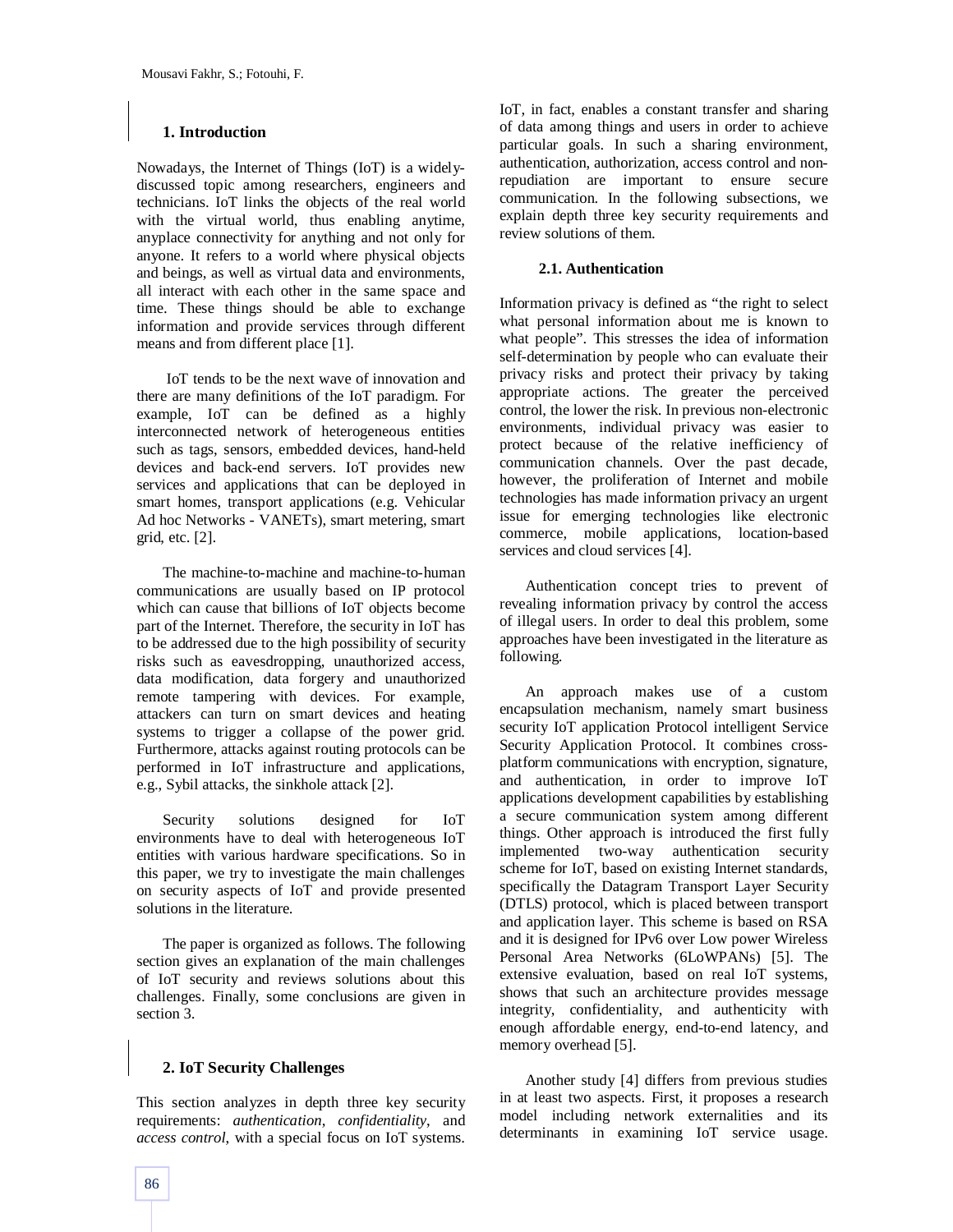Though prior studies have examined the network externalities that affect IT adoption few, if any, empirical studies have examined such effects in the context of IoT service adoption. Therefore, it decomposes network externalities and tests their effect on users' perceived benefits. Second, this study empirically examines the impact of CFIP on IoT service adoption, which has received less attention in the literature. Moreover, it also decomposes CFIP to better understand its relative importance within existing models of IoT usage [4].

# **2.2. Confidentiality**

Since IoT includes the high level of heterogeneity, coupled to the wide scale of IoT systems, is expected to magnify security threats of the current Internet, which is being increasingly used to let interact humans, machines, and robots, in any combination. The high level of heterogeneity in IoT systems may make conflict and effect on integrity of these systems. With reference to security, data anonymity, confidentiality and integrity need to be guaranteed, as well as authentication and authorization mechanisms in order to prevent unauthorized users (i.e., humans and devices) to access the system. Whereas,  $\omega$  concerning privacy requirement, both data protection and users personal information confidentiality have to be ensured, since devices may manage sensitive information [2].

An approach shows that confidentiality and integrity are analyzed how existing key management systems could be applied to the IoT context. It is possible to classify the Key Management System (KMS) protocols in four major categories: key pool framework, mathematical framework, negotiation framework, and public key framework. In [6] the authors argue that most of the KMS protocols are not suitable for IoT. In fact, key pool ones suffer insufficient connectivity; mathematical ones make use of the deployment knowledge to optimize the construction of their data structures, but such an approach cannot be used in IoT since client and server nodes are usually located in different physical locations; combination-based KMS protocols suffer both connectivity and scalability/ authentication; negotiation ones make use of the wireless channel and its inherent features to negotiate a common key, however they cannot be suitable for IoT because client and server nodes usually belong to different networks and they should route the information through the Internet in order to be able to talk with each other. Hence, the KMS protocols which might be suitable for some IoT scenarios are the Blom and the polynomial schema [2], whose computational overhead is quite low in comparison to a Public Key Cryptography (PKC) operations (i.e., public key framework). However for such schemes, several countermeasures are required in order to manage device authentication and face man-in-the-middle attacks. For example a framework is presented for IoT based on Public Key Infrastructure (PKI) [7].

A more practical approach, as [8], proposes a transmission model with signature-encryption schemes, which addresses IoT security requirements (i.e., anonymity, trustworthy and attack-resistance) by means of Object Naming Service (ONS) queries. Root-ONS can authenticate the identities and platform creditability of Local ONS servers (L-ONS) by a Trusted Authentication Server (TAS), and the TAS gives a temporary certificate to validated LONS, which can apply for inquiry services many times with the certificate in the validated time. A security ONS query service with anonymous authentication provides credentials only to authorized and trusted LONS, preventing the illegal ONS to enquire information from things. In the transmission process, Remote Information Server of Things (R-TIS) wraps the information of things into multiple encryption layers with the routing node's public key. The encrypted data are decrypted at each routing node, until the Local Information Server of Things (L-TIS) receives the plain text. Meanwhile, the nodes can check the integrity of received data and the creditability of routing path in the transmitting procedure. Such a transmission model results very weak in terms of attack-resistance due to the adoption of hop-by-hop encryption/decryption behavior.

# **2.3. Access Control**

Access control refers to the permissions in the usage of resources, assigned to different actors of a wide IoT network. Two subjects are identified: the data holders and the data collectors. Users and things, as data holders, must be able to feed data collectors only with the data regarding a specific target. At the same time, data collectors must be able to identify or authenticate users and things as legitimate data holders, from which the information are collected. In IoT we have also to deal with processing of streaming data and not, as in traditional database systems, with discrete data. The main critical issues in this context refer to performance and temporal constraints, since access control for a data stream is more computational intensive than in traditional DBMS (Data-Base Management System). In fact, queries have to be directly executed on incoming streams, which can be made of large volumes of data that might arrive at unpredictable rates. Several works deal with these aspects [2].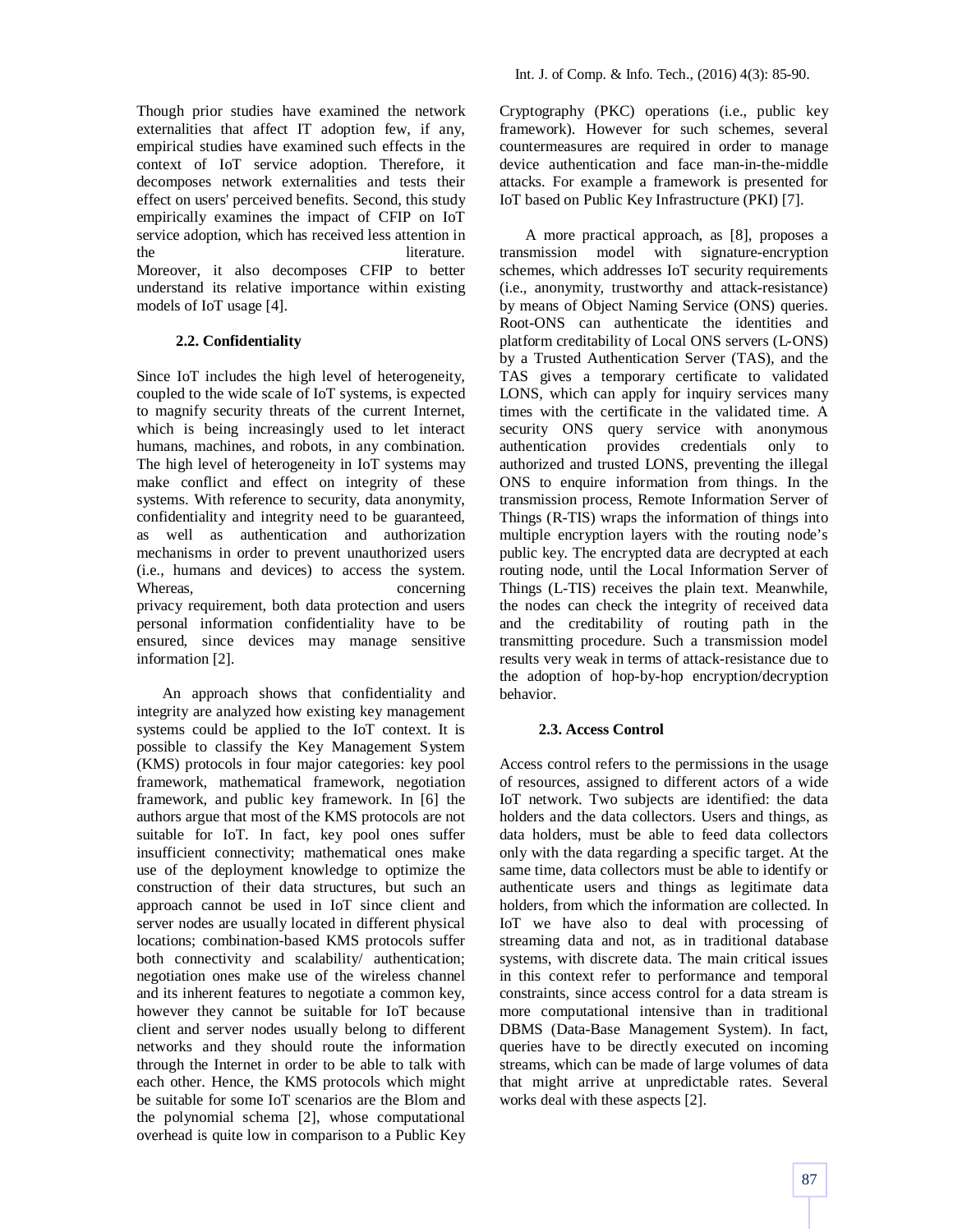In [9] an end-to-end security scheme for mobility enabled healthcare Internet of Things (IoT) is proposed. The proposed scheme consists of i) a secure and efficient end-user authentication and authorization architecture based on the certificate based DTLS handshake, ii) secure end-to-end communication based on session resumption, and iii) robust mobility based on interconnected smart gateways. The smart gateways act as an intermediate processing layer (called fog layer) between IoT devices and sensors (device layer) and cloud services (cloud layer). In this scheme, the fog layer facilitates ubiquitous mobility without requiring any reconfiguration at the device layer. The scheme is demonstrated by simulation and a full hardware/software prototype. Based on analysis, this scheme has the most extensive set of security features in comparison to related approaches found in literature [9].

In [10] the attention is focused on the layer responsible for data acquisition, which is the direct responsible for the information collection. In such a layer, a large amount of nodes are required to sense a wide range of different data types for authorized users in accordance with privacy and security levels. Therefore, this work presents a hierarchical access control scheme for this layer. The scheme considers the limited computational and storage capacity of the nodes, in fact only a single key is given to each user and node; the other necessary keys are derived by using a deterministic key derivation algorithm, therefore increasing the security (since the keys exchange is limited) and reducing lots of the nodes storage costs. Starting from the consideration that in emergency situations (e.g., an accident occurs, and a doctor is needed), the location of the user can be made available, while under normal circumstances, the user's location information is confidential, [11] presents an identity based system for personal location in emergency situations. It consists of: registration, user's authentication, policy, and client subsystems. The system confirms the identity of the user through the user authentication subsystem and gets the level of the emergency through the policy subsystem. Then it can make sure that user's location information can be accessed only by some authorized user and only when it is needed. Also security architecture is developed, which aims at ensuring data integrity and confidentiality, starting from a prototype query processing engine for data streams, called Nile. Such a mechanism is based on FT-RC4, an extension of the RC4 algorithm, which represents a stream cipher encryption scheme, to overcome possible decryption fails due to de synchronization problems. [11] is focalized on shared processing of window joins over data streams, in order to enhance the performance and the scalability of the DBMS.

In [12] a Model-based Security Toolkit named SecKit in order to address the challenges described above is proposed. The SecKit supports integrated modeling of the IoT system design and runtime viewpoints to allow an integrated specification of security requirements, threat scenarios, trust relationships, and usage control policies. The SecKit integrates previously published approaches for policy refinement, policy enforcement technology at different levels of abstraction with strong guarantees, context-based policy specification, and trust management. In contrast to existing general purpose and IoT focused security approaches, which address some punctual security issues such as access control, risk, or trust without considering details and interrelations between these issues, the SecKit proposes an Enterprise Architecture approach for security engineering. Moreover, SecKit has been conceived with the ultimate scope to give to the enduser the possibility to design and enforce a set of security and privacy policies completely customized; in other words, it is the end user that decides the desirable trade-off between information disclosure, privacy and security [3].

SecKit has been integrated with the iCore Framework, which is a generic framework for IoT management. It demonstrates the feasibility of the SecKit components embedded in the iCore Framework and provides results of simulations to support its theoretical foundation. In contrast to its previous publication that already introduces the iCore Framework including the SecKit approach and prototype implementation, this paper shows the formalization of some of the SecKit metamodels and also provides extensions to its policy rule language allowing the management of trust relationships. As a consequence, it builds up on SecKit solution towards a more complete coverage of the main challenges in the existing IoT frameworks with a special focus on data protection, trust, and privacy issues [12].

In [13] UPECSI is presented, its solution for **U**ser-driven **P**rivacy **E**nforcement for **C**loud-based **S**ervices in the **I**oT. UPECSI takes a comprehensive approach to privacy for the cloud-based IoT by providing an integrated solution for privacy enforcements that focuses on individual end-users and developers of cloud services at the same time. UPECSI consists of several technical components and organizational processes. More specifically, with UPECSI, it presents the following core contributions: i) individual, user-driven enforcement of privacy requirements already before any potentially sensitive data is handed over to the cloud, ii) a novel technique for designing and implementing cloud-based services that integrates privacy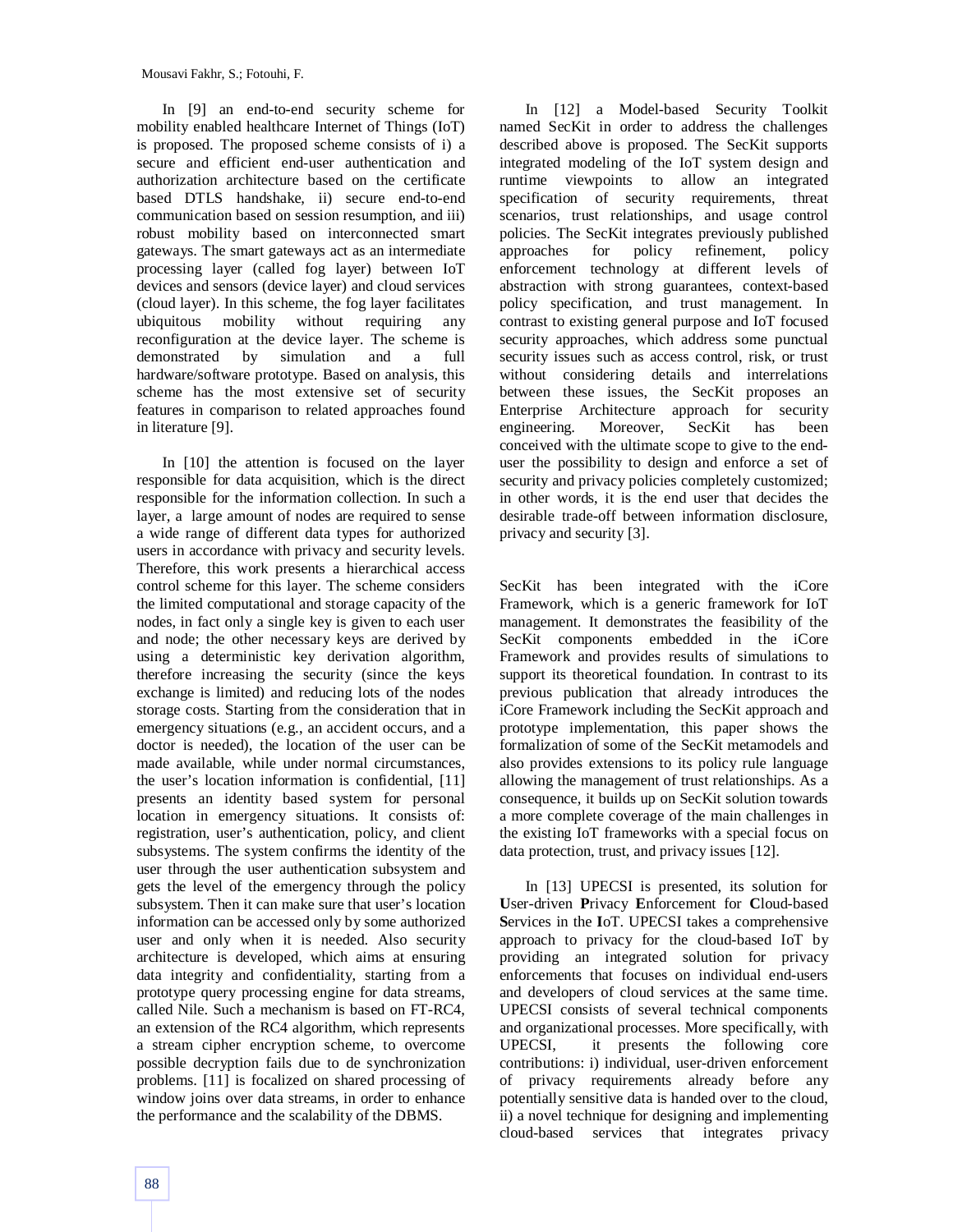functionality into the development process, and iii) an easy to understand, flexible, and transparent approach for users of different privacy expertise to configure their individual privacy settings. These contributions of our comprehensive approach to privacy in the cloud-based IoT allow us to lay the foundation for bringing the IoT and cloud computing together in a user-accepted fashion [13].

### **3. Comparison of Reviewed Approaches**

After discuss about main challenges in security of IoT, let us compare the advantage and disadvantage of reviewed approach and how deal this approach with main challenges. Table 1 demonstrates that these approaches how address the challenges.

|                                        | authentication | Confidentiality | Access control |
|----------------------------------------|----------------|-----------------|----------------|
| 6LoWPANs                               | $\ast$         | *               |                |
| decomposed<br><b>CFIP</b>              | $\ast$         | *               |                |
| <b>KMS</b>                             |                | *               |                |
| <b>PKC</b>                             | *              | *               |                |
| <b>ONS</b>                             | *              | *               |                |
| end-to-end<br>security<br>scheme       | *              | *               | *              |
| hierarchical<br>access control         |                | *               | *              |
| identity-based<br>personal<br>location | *              |                 | *              |
| <b>SecKit</b>                          | *              |                 | *              |
| comprehensiv<br>e approach             | *              | *               | *              |

**Table 1.** Comparison of Reviewed Approaches

As shown in the table, all approach can't solve all challenge completely and each of them concentrates on certain aspects of challenges in IoT. According to signification growth of communication between things in the real word, it's necessary to notice on solve the all challenges and provide safe and secure platforms and protocols to connect things and agents.

#### **4. Conclusion**

The real spreading of IoT services requires customized security and privacy levels to be guaranteed. The broad overview provided with this survey arises 1195 many open issues, and shed some light on research directions in the IoT security field. More in details, a unified vision regarding the insurance of security and privacy requirements in such a heterogeneous environment, involving different technologies and communication standards is still missing. Suitable solutions need to be designed and deployed, which are independent from the exploited platform and able to guarantee: confidentiality, access control, and privacy for users and things, trustworthiness among devices and users, compliance with defined security and privacy policies. In this study we tried to investigate main challenges in security aspect of IoT and we reviewed some solutions in literary. We denoted that all approach can't solve all challenge completely and each of them concentrates on certain aspects of challenges in IoT but due to unbelievable growth of IoT, it's necessary to notice on solve the all challenges and provide safe and secure platforms and protocols to connect things and agents.

#### **References**

- [1] Sundmaeker H, Guillemin P, Friess P, Woelffl S. "Visions and challenges for realising the internet of things". Cluster of European Research Projects on the Internet-of-Things (CERPIoT); 2010.
- [2] Lukas Malina, Jan Hajny, Radek Fujdiak, Jiri Hosek. "On Perspective of Security and Privacy-Preserving Solutions in the Internet of Things". Computer Networks, 2016, doi: 10.1016/j.comnet.2016.03.011
- [3] S. Sicari, A. Rizzardi, L.A. Grieco, A. Coen Porisini. "Security, privacy & trust in internet of things: The road ahead". Computer Networks, 2014, doi: http://dx.doi.org/10.1016/j.comnet.2014.11.008
- [4] Chin-Lung Hsu a, Judy Chuan-Chuan Lin. "An empirical examination of consumer adoption of Internet of Things services: Network externalities and concern for information privacy perspectives". Computers in Human Behavior, vol.62, 2016, pp: 516-527.
- [5] Y. Zhao. (2013). "Research on data security technology in internet of things". 2nd International Conference on Mechatronics and Control Engineering, 1260 ICMCE 2013, Dalian, China, pp. 1752–1755.
- [6] R. Roman, C. Alcaraz, J. Lopez, N. Sklavos. "Key management systems for sensor networks in the context of the internet of things". Computers & Electrical Engineering. vol.37 (2), (2011), pp:147–159.
- [7] H. Ning. "A security framework for the internet of things based on public key infrastructure". Advanced Materials Research,vol.674, 2013, pp: 3223–3226.
- [8] Z.-Q. Wu, Y.-W. Zhou, J.-F. Ma. (2011). "A security transmission model for internet of things". Jisuanji Xuebao/Chinese Journal of Computers 34 (8), 2011, pp:1351–1364.